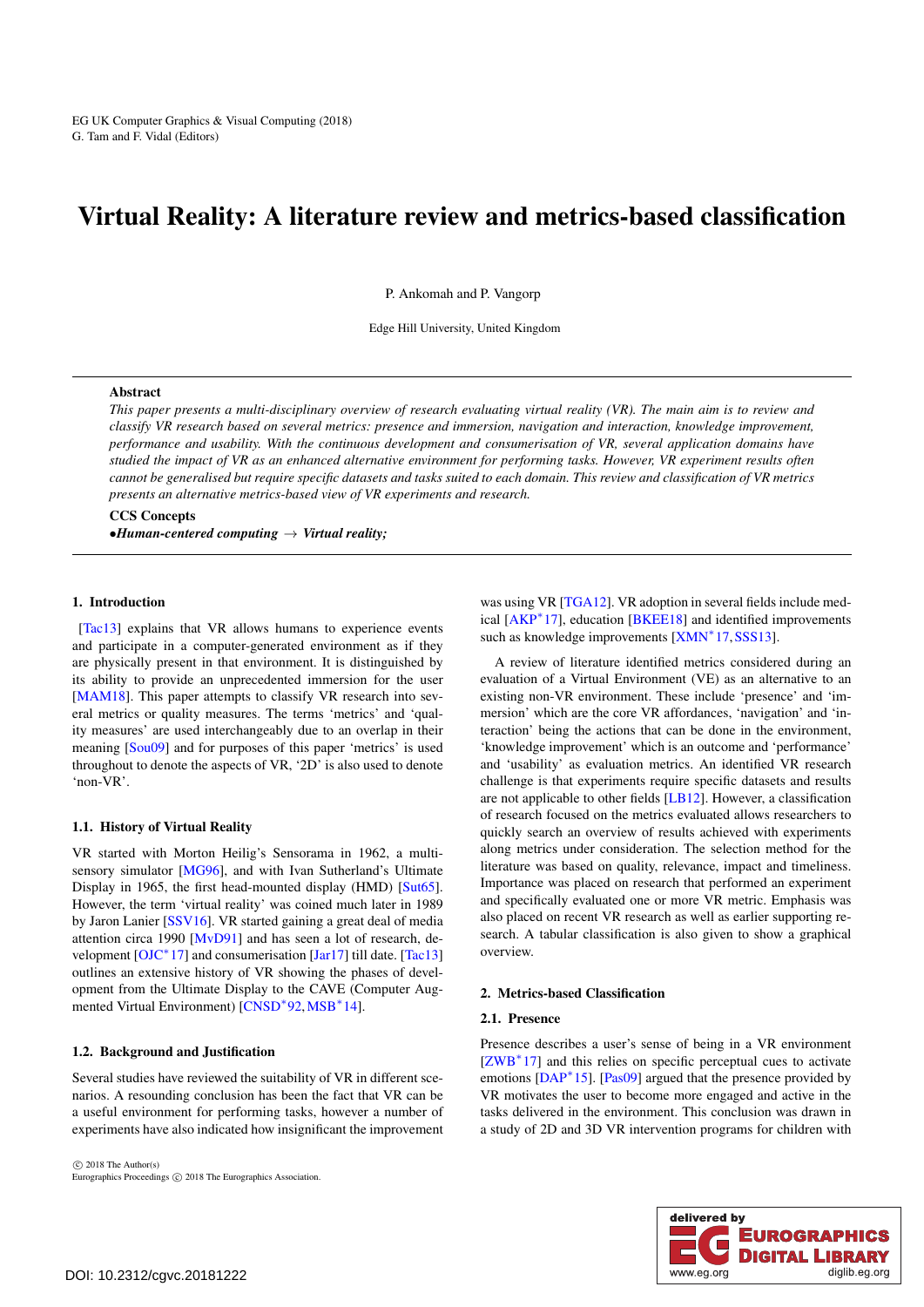<span id="page-1-0"></span>learning difficulties where it was concluded that children using the 3D VR environment required less mediation (intervention) due to the presence experienced as they were immersed in the environment.

The OpenSimulator [\[Ope\]](#page-7-8) environment was used to provide vir-tual cybersecurity training in the form of games [\[XMN](#page-8-5)<sup>\*</sup>17] and it was concluded that presence perception of the participants was high. Likewise, the potential of VR in a simulated store was explored and findings indicated that VR technology has the potential to outperform conventional desktop applications with regards to telepresence [\[SWH18\]](#page-8-8). This agrees with other research that investigated influences of control devices, display type and audio cues on telepresence [\[SS18\]](#page-8-9).

With a focus on maximising presence amongst other aspects of VR in the VE, [\[ZWB](#page-8-7)<sup>\*</sup>17] described a deskVR scenario allowing an analyst to be fully immersed at their desk which can benefit in the gain in productivity when immersed in their data spaces. This finding also agrees with VEs increasing task performance compared to a workstation [\[SLUK96,](#page-8-10)[BH95\]](#page-6-4).

## 2.2. Immersion

Transparent immediacy is thought of as a new form of media that thinks of itself as 'interfaceless' [\[Bol00\]](#page-6-5). For instance written words are an interface for speech however VR is a self-contained environment that is experienced.

[\[LPLK17\]](#page-7-9) explained 'transparent immediacy' as a property of VR that allows users to forget the existence of media and believe that they are immersed in the virtual world. They further noted how metrics such as interaction can affect the overall measure of immersion. For instance, the poor interaction in a game can affect the overall immersion the user experiences.

[\[SLUK96\]](#page-8-10) referred the term 'immersion' to mean what the VR technology delivers from an objective point of view. The more that a system delivers displays (in all sensory modalities) and tracking that preserves fidelity in relation to their equivalent real-world sensory modalities, the more that the system is 'immersive'. This view supports states of immersion such as full or partial [\[Kje01,](#page-7-10) [SP10\]](#page-8-11) and this may have pointed later research to suggest the provision of empirical results of aspects of immersion for validity [\[LB12\]](#page-7-6) because several other aspects of VR such as manipulation, selection, navigation and usability are the focus of immersion [\[dCN17\]](#page-6-6). Whilst [\[SLUK96,](#page-8-10) [Sla03,](#page-8-12) [SG02\]](#page-8-13) argue of the separation between immersion and presence it is commonly seen to be loosely used interchangeably in other research [\[McM03\]](#page-7-11).

Other studies have concluded that as a user interacts with a VE, the user's perception that the entire environment is within their grip causes the user to enter a flow state [\[CKK07,](#page-6-7)[ZD09,](#page-8-14)[APYO11,](#page-6-8) [CCC14\]](#page-6-9). [\[JCC](#page-7-12)<sup>∗</sup> 08] also described it as extreme immersion. However, some differences exists in the degree of realism. [\[BC04\]](#page-6-10) describing the flow state put it as a realisation "when you stop thinking about the fact that you're playing a computer game and you're just in a computer".

Stated preference (SP) experiments are techniques used to collect information about products and services that are not yet available publicly [\[MK17\]](#page-7-13). They are usually used to ascertain the public's preference for a particular product yet to be launched. These experiments usually lack a sense of realism because the product is not available, However [\[FC17\]](#page-7-14) explored the introduction of realism, immersion and interactivity into SP experiments using VR and concluded that realism of scenario was improved resulting in a near-realistic, immersive, and interactive experience for respondents. Other positive results from SP experiments include tenant-mix for shopping centres [\[BBK](#page-6-11)<sup>\*</sup>10].

Similarly, natural body motions [\[ZDK](#page-8-15)<sup>∗</sup> 01] were also employed in the study of overall immersion in medical image visualisation, and it was concluded that VR display and interaction helped the user better to interpret complex geometric models representing neural structures.

[\[LB12\]](#page-7-6) discussed the importance of VR research measuring immersion, to compare individual components of immersion rather than evaluating the whole user interface display and proposed the need for empirical results to back claims of immersion experiments. Their arguments are also supported by [\[CB16\]](#page-6-12) who concluded that technological immersion (quality of visual content) has a medium-sized effect on presence compared to increased levels of user-tracking, the use of stereoscopic visuals, and wider fields of view of visual displays which are significantly more impactful than improvements to most other immersive system features.

[\[LBS14\]](#page-7-15) further analysed volumes of scientific data and concluded that search and spatial judgement tasks with isosurface visualisation and a stereoscopic display provides better performance, but for tasks with 3D texture-based rendering, displays with higher field of regard (The visible areas to an eye even when the head is moved) [\[Muh15\]](#page-7-16) were more effective, independent of the levels of the other display components such as field of view (The visible scene to an eye at a moment) [\[RBK](#page-8-16)<sup>∗</sup> 15]. However, one of the major issues in fully immersive VR especially using HMDs is 'cue conflict' [\[MEC14\]](#page-7-17) which sometimes causes physiological effects [\[KG98\]](#page-7-18).

[\[Mor13\]](#page-7-19) discussed issues with immersion to be related to technological constraints of VR interfaces and physiological characteristics of the human being (especially the way the eyes perceive images). The research further identified common immersion issues such as stereoscopic vision in artificial environments such as VEs to contribute to application failures and rejection of VR. Notwithstanding, the potential of immersion is demonstrated in the medical field including immersive therapy for treating psychological, psychiatric, medical education and self-help problems [\[Lam97\]](#page-7-20), learning performance in VR simulation for robotic laparoscopy [\[FCJ](#page-7-21)<sup>\*</sup>07] and manipulation of molecules [\[dCN17\]](#page-6-6).

#### 2.3. Navigation

Navigation is one of the core actions and tasks that is performed in VEs and spatial knowledge gained in the environment is used to navigate successfully [\[SDP](#page-8-17)<sup>\*</sup>09].

[\[AKP](#page-6-1)<sup>∗</sup> 17] illustrated the superior navigation and conceptual advantages of viewing complex neuroscientific data in an immersive, stereoscopic context. The experiment allowed users to manipulate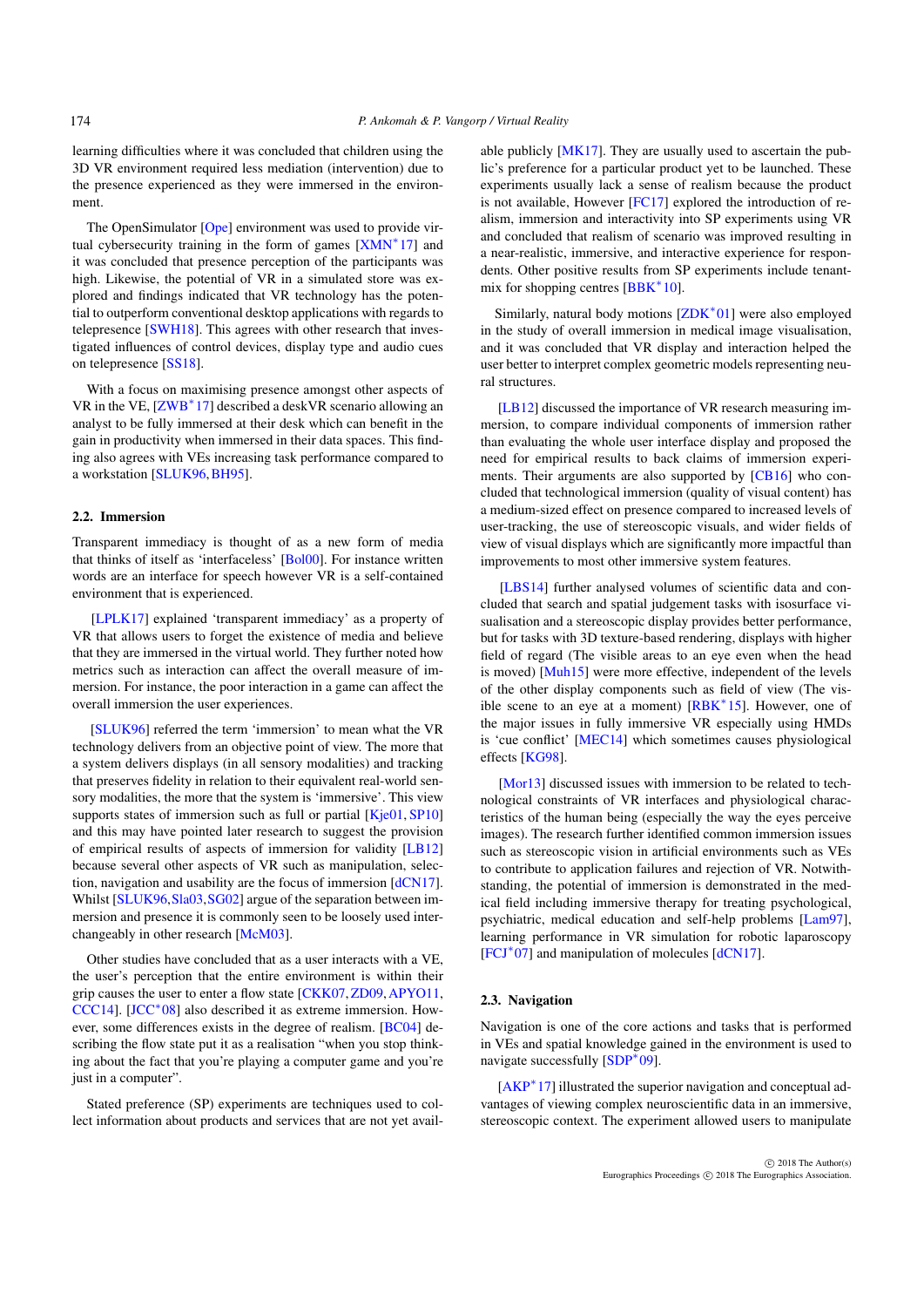<span id="page-2-0"></span>MRI scans as well as perform volumetric tasks and the exceptional navigation experienced allowed users to manipulate brain segments offering a compelling neuroanatomical experience, or 'digital dissection' of an actual brain. Similar positive results for navigation were concluded in [\[JRA](#page-7-22)<sup>\*</sup>17] where 2 VR environments were used to visualise the internals and surface of a cell allowing the user to navigate seamlessly between both environments.

Contrary conclusions were drawn in [\[SDP](#page-8-17)<sup>∗</sup> 09] where it was observed that users performed better in their navigational task on 2D desktop screens than using an HMD. This could be because of several complaints of users concerning the VE set up including distractions by cables which might have affected their experience and overall performance on the task.

Virtual navigation of 3D environments was found to be challenging with the standard mouse and keyboard interface [\[CM02\]](#page-6-13). How-ever, [\[SDD](#page-8-18)<sup>\*</sup>16] recommended a new approach that facilitates more intuitive exploration of 3D visualisation to unlock the full potential of areas such as scientific analysis. [\[SDD](#page-8-18)<sup>∗</sup> 16] researched navigation in immersive analytics using neutron scattering (Process used to understand material properties at the atomic level) and the Oculus Rift HMD and concluded that using HMDs represents a viable path toward unlocking the full potential of large and complex scientific data because the HMD provided a more intuitive and natural navigation and interaction with the data and this increased efficiency of the analysis and improved knowledge discovery timeliness.

Similarly, a mix of results in the study of the usability of VR was identified in [\[CC17\]](#page-6-14). The research explored how elderly cohorts could learn navigation of tasks in the VE. Making use of Google Earth-based navigational tasks, it was concluded that users generally expressed their view of the tool being exploratory however many more indicated their frustrations that include difficulties with using triggers and buttons on the controllers and issues with the weight and tethering of the headset. This group of users could potentially benefit from wireless HMD displays and full body tracking devices which might have improved their experience.

# 2.4. Interaction

[\[Kje01\]](#page-7-10) noted that the central issue of human-computer interaction (HCI) is the creation of better ways of interacting with computers. This agrees with [\[BH99\]](#page-6-15) and interests in VR interaction research. It also highlights interaction design problems with no consideration of 3D interaction techniques. This was proven by [\[RO13\]](#page-8-19), in concluding that different input devices can strongly affect performance on the same task. [\[KSB93\]](#page-7-23) similarly concluded that different devices gave different performance with marking menu selection. This can be explained with the fact that successful VR interaction design depends on understanding the user's perceptions, capabilities and behaviours, and bringing this understanding to bear on the design process [\[RO13\]](#page-8-19).

[\[Kje01\]](#page-7-10) also argues that the terms 'interaction' and 'interactivity' have become buzzwords and very vague terms for computer applications. These findings stem from not being able to precisely and clearly differentiate specific problems encountered during VR interaction experiments. He suggested the division of the concept

 $\odot$  2018 The Author(s) Eurographics Proceedings (c) 2018 The Eurographics Association. of interaction into orientating, moving and acting. [\[Wlo95\]](#page-8-20) argued that the three features that characterise VR interaction are immersion, rich interaction and presence and it was noted that direct manipulation could allow interaction with objects using multiple input devices with higher degrees of freedom.

[\[Muh15\]](#page-7-16) explains interactivity as the virtual world giving participants the ability to interact and modify virtual objects. This study proposed a taxonomy of VR to aid researchers with reference to the VR interactivity study performed by [\[BH99\]](#page-6-15) where 3 interaction techniques were identified with complex VEs, namely viewpoint motion control, selection, and manipulation.

[\[CZT17\]](#page-6-16) proposed a depth based recognition framework that recognises mouth gestures to overcome the occlusion of the upper half of the display when using HMDs and as such improve interactive VR applications by providing information rich facial actions as a way of interaction. [\[WP17\]](#page-8-21) similarly identified the opportunity of improving VR navigation due to occlusion of parts of scenes by large HMDs and proposed a secondary view that allows the occluded regions of interest to be brought into the users perspective providing multi-perspectives to the scene.

[\[NBNM11\]](#page-7-24) evaluated the use of freehand menu selection interfaces using tilt and pinch gestures using a novel menu selection interface called the rapMenu [\[NMB08\]](#page-7-25). This approach was found to outperform the tilt menu technique [\[RGIS09\]](#page-8-22) in both speed and accuracy when the menu has a breadth of 12 or more items. Moreover, a well arranged rapMenu was found to be expert-friendly, allowing for reliable eyes-free selection after a short period of learning. This kind of technique had been proposed earlier for VR [\[DH07\]](#page-6-17).

Focusing on interaction, fear of VR adoption by the elderly cohorts was studied by [\[CC17\]](#page-6-14) and findings showed that many of the participants held the view that VR was a frivolous undertaking. However, they concluded that the trusted acceptance of VR that incorporates authentic tasking is unlikely to suffer from technology rejection if a range of physical and sensory adaptations can be introduced. In fact, there were sufficient instances of auditory problems to suggest that higher volume levels are required, but also that the quality of the audio should properly match the rich 3D visual quality of the VR environment to improve immersion [\[Kru95\]](#page-7-26).

In architecture, VR has been applied to allow interaction in virtual spaces, indoors or outdoors, with different levels of realism. In these spaces, the users move freely and, in some cases, make changes to the environment, the placement of furniture, and lighting [\[CSCC13\]](#page-6-18). The potential for VR in urban planning and architecture has been explored [\[Wan07,](#page-8-23) [Guo08,](#page-7-27) [SW12\]](#page-8-24). [\[SW12\]](#page-8-24) particularly, identified certain problems of VR technology in architecture design including VR applications not having proper integration with architecture software and no interactive performance in architecture behaviour due to the traditional nature of keyboard, mouse and terminal, however, the research proposed enhancing the interactive performance of VR in related simulations as well as optimising the convenience of VR technology in design by expanding VR vision by exploring multi-screens. This suggestions also agrees with later research into multi-perspective views in VR scenes [\[WP17\]](#page-8-21).

VR has also been found to improve big data analytics. In a study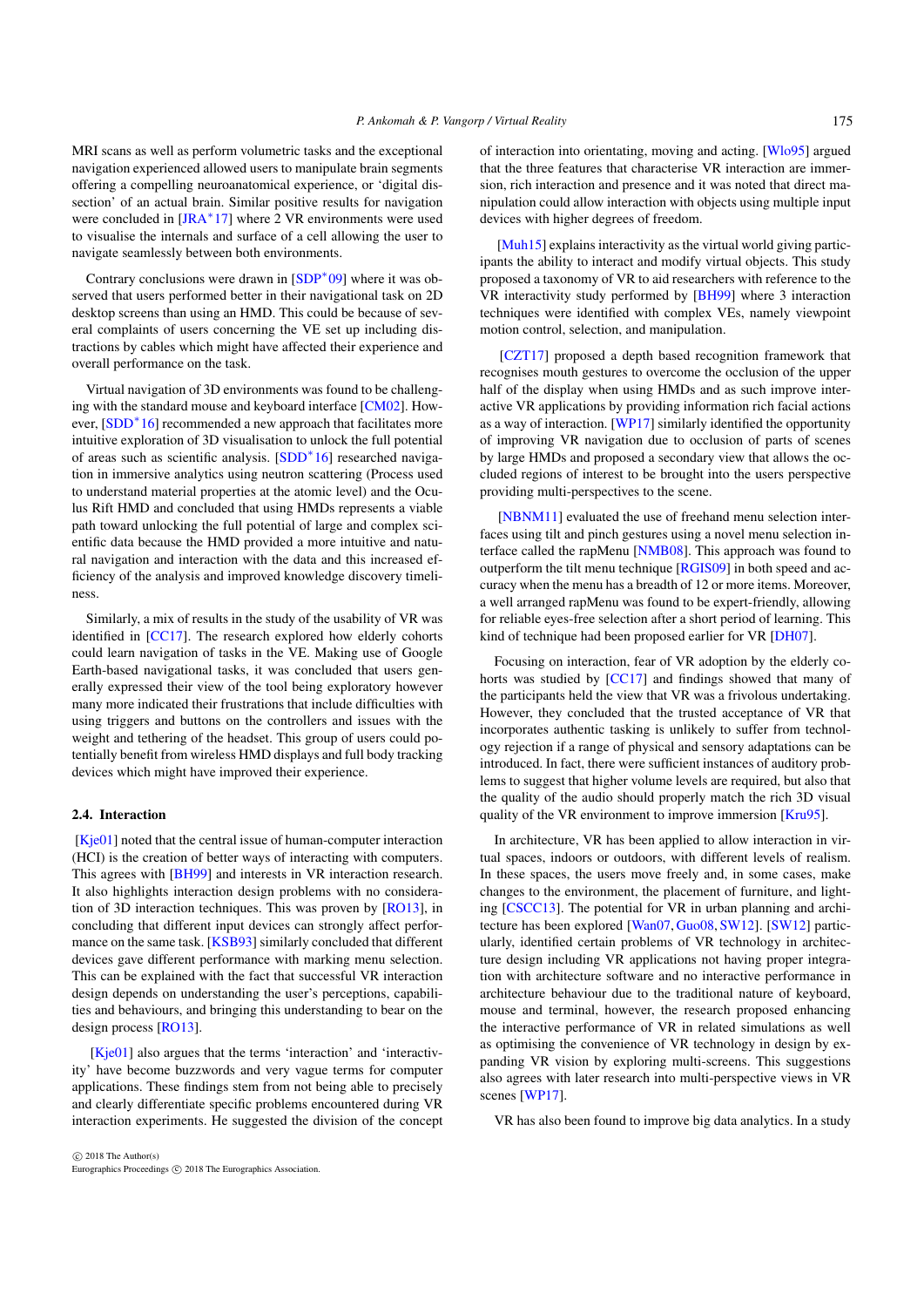<span id="page-3-0"></span>visualising Twitter data on the MIT campus it was concluded that VR can also be used as a data visualisation platform and that a more immersive environment enables interaction [\[MGHK15\]](#page-7-28).

## 2.5. Knowledge Improvement

[\[EB11\]](#page-6-19) explored 2D and 3D intervention programs on the behavioural aspects of children with intellectual disability. The study used animated 2D and 3D scenarios [\[EP07\]](#page-6-20) and findings indicated less mediation (intervention) for users in the 3D VR.

Other researchers have investigated VR and its impact on popu-lations with special needs [\[BGH02,](#page-6-21) [HR05,](#page-7-29) [PE00,](#page-7-30) [RSB04,](#page-8-25) [SBC01\]](#page-8-26). For example, [\[EP07\]](#page-6-20) concluded that children with hearing impairments perceive sequential time better via VR than via other presentation methods such as pictorial, verbal, written and signed modes. Other researchers have also investigated the influence of VR among populations with intellectual disability. These studies were designed to see whether it is possible to improve independence and various functioning skills, and to determine whether it is possible to increase self-confidence [\[SBC01\]](#page-8-26).

[\[XMN](#page-8-5)<sup>\*</sup>17] evaluated a VR learning environment that allowed users to experience information security threats for computer engineering education. The study presented an environment that allowed all simulations to put the users in a mission. An initial survey of the participants suggested they were attracted to the system and had overall good impressions. Around 72% of the participating students indicated the tool had helped them improve their information security knowledge. Similar knowledge improvement was found in neurosurgery learning [\[PNL](#page-8-27)<sup>\*</sup>17], elderly cohorts [\[CC17\]](#page-6-14), geography [\[DCL17\]](#page-6-22) and cell biology [\[JRA](#page-7-22)<sup>\*</sup>17].

[\[CH18\]](#page-6-23) evaluated learning in brain-computer interfaces (BCI) by testing the performance and learning rates using VR and found no knowledge improvements for users using VR compared to a desktop screen. It was rather concluded that users with prior experience of VR performed better in the VR environment. The subtle difference here with other experiments includes the BCI device that was placed directly on top of the head together with the HMD. This device was also noted to have sometimes interfered with the HMD. It can fairly be assumed that it might have also added an extra weight to the already heavy HMD.However, this extra weight and expected latency issues of network transmission as well as distraction of the users showed no detrimental effects.

### 2.6. Performance

Measuring the performance of a VR system is more beneficial when combined with usability studies of the same environment [\[TGA12\]](#page-8-4). This approach would have improved research evaluating immersive environments [\[WL04,](#page-8-28)[CM02,](#page-6-13)[DJK](#page-6-24)<sup>∗</sup> 06,[CHHC16\]](#page-6-25).

The performance of a VR system in computer-aided design (CAD) was evaluated using an experiment allowing participants to model and assemble 3D objects using a 2D desktop display and a CAVE [\[TGA12\]](#page-8-4). Results showed that the immersive environment provided better depth perception of the objects. However, the approach did not prove to be a powerful tool because it did not provide a sufficient improvement to the efficiency of operations compared with the 2D desktop interface. Hand movements in VR also

caused increased physical fatigue. It was also suggested for the VR interface to be redesigned with consideration of reducing the significantly larger distances experienced in the 3D environment.

VR interfaces were shown to outperform traditional tasks on a 2D display in an experiment assessing performance for navigational tasks [\[SDP](#page-8-17)<sup>∗</sup> 09]. On the contrary [\[CH18\]](#page-6-23) concluded that user performance did not increase compared to traditional 2D desktop displays for motor-imagery based tasks where users used brain control interface to perform interaction tasks with virtual avatars. Both experiments made use of a VR application built with the Unity game engine and whilst [\[SDP](#page-8-17)<sup>∗</sup>09] used a game-based scenario approach with a mobile-based Google Cardboard HMD, [\[CH18\]](#page-6-23) used an HTC Vive HMD.

The performance assessment of carotid angiography was simulated in VR to measure reliability [\[PGNC06\]](#page-7-31). It was also an opportunity for using VR to explore this complex and high risk procedure as the demand for learning is rising among medical professionals [\[GC04\]](#page-7-32). Seven measures of the participants' operative performance were collated and repeated tests performed and it was concluded that VR simulation allows for a reliable and consistent assessment of improvement in operator performance during carotid angiography training. This result also agrees with findings on the potential of VEs in fostering improved performance for communication with autistic people [\[PROL17\]](#page-8-29).

### 2.7. Usability

[\[TGA12\]](#page-8-4) argues that usability is the ability to carry out tasks effectively, efficiently and with satisfaction and that comparative evaluation is the way to measure usability. Previous research had identified issues with usability studies such as reliance on one method and difficulty of usability studies based on user guidelines [\[BGH02\]](#page-6-21) because of non-existent user interface guidelines for VR. [\[LB12\]](#page-7-6) also argues that current usability studies for VR environments lack generalisability of results to other VR systems and domains.

Depth cues (occlusion and relative size of labels and objects) and gestalt cues (proximity and connectedness of labels and objects) in text label layouts were identified to affect usability of immersive environments [\[BGH02\]](#page-6-21). [\[BGH02\]](#page-6-21) presented an evaluation methodology for usability that explored the effects of these cues in designing VE layouts. It was concluded that the consistent performance of continuous scaling across tasks suggests that legibility is more important than relative size and users rely on different combinations of depth and gestalt cues depending on the task and the display size.

[\[TGA12\]](#page-8-4) designed an experiment to evaluate a VR CAD system for modelling and assembly use case scenarios. Users were allowed to model 3D objects to measure the usability of the VR CAD system. It was concluded that VR presented a physical stress factor because the distance for hand movement in VR was larger than on a desktop.

The system usability scale (SUS) standardised questionnaire [\[Bro96\]](#page-6-26) was used to measure the usability of a VR learning environment using the Opensimulator tool and the Moodle learning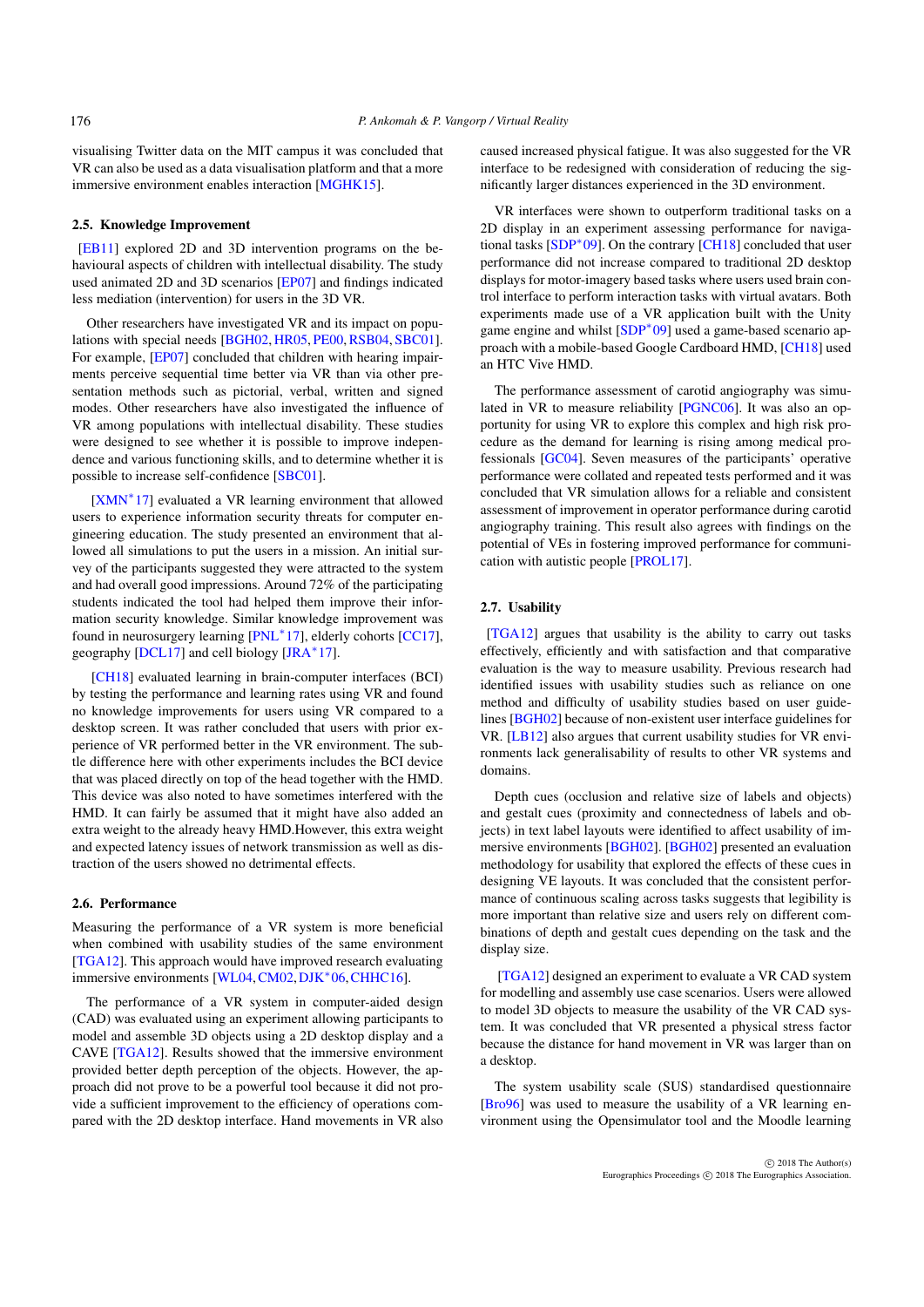# *P. Ankomah & P. Vangorp / Virtual Reality*

<span id="page-4-0"></span>

| Domain     | Reference     | Metrics                    | Devices                          | Experiment                                                                                                                                   | Findings                                                                                                                                                                                                           |
|------------|---------------|----------------------------|----------------------------------|----------------------------------------------------------------------------------------------------------------------------------------------|--------------------------------------------------------------------------------------------------------------------------------------------------------------------------------------------------------------------|
| E-commerce | [APYO11]      | Interactivity,<br>presence | PC,<br>stereo-<br>scopic display | Second Life virtual shopping                                                                                                                 | Flow mediates the impact of technological and<br>spatial environments on intention to purchase vir-<br>tual products.                                                                                              |
|            | [CCC14]       | Immersion                  | Six-axis simu-<br>lator          | Measure virtual experience in<br>the VR environment                                                                                          | Flow is affected by characteristics of the medi-<br>ated environment, the consumer's assumptions,<br>the state of entering the flow and the conse-<br>quences of the flow.                                         |
| Education  | [BH95]        | Presence                   | Stereoscopic<br>display          | Navigate a virtual representa-<br>tion of Stonehenge and search<br>for a rune, inscribed upon the<br>wall of one of Stonehenge's<br>edifices | The subjective presence within the virtual envi-<br>ronment was less using an update rate of 5 and 10<br>Hz when compared to update rates of 20 and 25<br>Hz.                                                      |
|            | [CM02]        | Performance                | Desktop                          | Repeat storage and retrieval<br>exercises for sparse, medium<br>and dense conditions to ac-<br>cess using spatial memory                     | Ability to conclude tasks much faster than<br>thought                                                                                                                                                              |
|            | [SG02]        | Immersion,<br>presence     | Unknown                          | Interaction and movement in<br>virtual library.                                                                                              |                                                                                                                                                                                                                    |
|            | [EP07]        | Knowledge<br>improvement   | Generic HMD                      | Re-order images in sequence<br>to study pictorial represen-<br>tation, written representation,<br>aural representation                       | VR technology is an important and efficient mode<br>of representation in attaining a higher level of ab-<br>straction when compared with other modes such<br>as 2D desktop.                                        |
|            | [dCN17]       | Immersion,<br>interaction  | HMD, desktop                     | Interact with molecules in the<br><b>HMD</b>                                                                                                 | Users who performed the various tasks using the<br>VR had a shorter execution time, smaller amount<br>of errors and a higher level of comfort                                                                      |
|            | [CC17]        | Usability,<br>navigation   | <b>HTC</b> Vive                  | Navigate a virtual Google<br>earth.                                                                                                          | Trusted acceptance of virtual reality exercises that<br>incorporate authentic tasking are unlikely to suf-<br>fer from technology rejection if a range of physi-<br>cal and sensory adaptations can be introduced. |
|            | [CZT17]       | Interaction                | Samsung Gear<br>VR               | Mouth gestures as a form of<br>interaction                                                                                                   | The system could handle the face occlusion intro-<br>duced by the head mounted displays with a high<br>correct classification rate.                                                                                |
| Games      | $[JCC^*08]$   | Immersion                  | 2D<br>desktop-<br>based VR       | Measuring the time taking to<br>complete game tasks at vari-<br>able immersion levels                                                        | The greater the immersion the less time spent on<br>tasks.                                                                                                                                                         |
|            | [HDY17]       | Usability                  | HTC Vive                         | Two VR games were played<br>in Latin square sequence ac-<br>cording to the system guid-<br>ance in each game.                                | EEG (Electroencephalogram), a test used to eval-<br>uate the electrical activity in the brain, can be a<br>good tool to analyse UX (User experience) of a<br>VR game.                                              |
| Medical    | $[ZDK*01]$    | Immersion                  | <b>CAVE</b>                      | Tensor-valued<br>volumetric<br>data visualisation                                                                                            | VR helped the users better interpret the complex<br>geometric models representing neural structures.                                                                                                               |
|            | $[DJK^*06]$   | Performance                | CAVE.<br>2D desktop VR           | Visual search task, identify a<br>feature on a potato-like object<br>with a noisy surface in differ-<br>ent visual contexts                  | Users were significantly faster and more accurate<br>on the fish tank VR system than in the CAVE.                                                                                                                  |
|            | [EB11]        | Knowledge<br>improvement   | Generic HMD                      | Children with intelligent dis-<br>ability were put through 2D<br>and 3D VR tasks                                                             | Children who performed their tasks in 3D VR re-<br>quired less mediation (Intervention in the process<br>of the experiment).                                                                                       |
|            | $[AKP^*17]$   | Navigation,<br>immersion   | HTC Vive                         | Perform tasks by manipulat-<br>ing neuroimage 3D data Cube                                                                                   | Advantages demonstrated in viewing neuro imag-<br>ing data in stereoscopic displays.                                                                                                                               |
|            | <b>BKEE18</b> | Usability                  | Oculus<br>Rift,<br>desktop       | Urinary catherization-related<br>task in a game-based VR sys-                                                                                | Users were found to have completed more tasks<br>in the VR environment than the 2D desktop as                                                                                                                      |

tem and on a desktop

HTC Vive Evaluate a VR-based BCI for performing tasks

well as finding the IVE (Interactive virtual envi-

Performing BCI tasks in VR does not affect one's ability to perform the task. Also, immersion does

ronment) enjoyable and engaging.

not impede performance in VR.

# Table 1: *Classification of studies by domain, metrics, and devices used.*

c 2018 The Author(s) Eurographics Proceedings c 2018 The Eurographics Association.

[\[CH18\]](#page-6-23) Knowledge

improvement, performance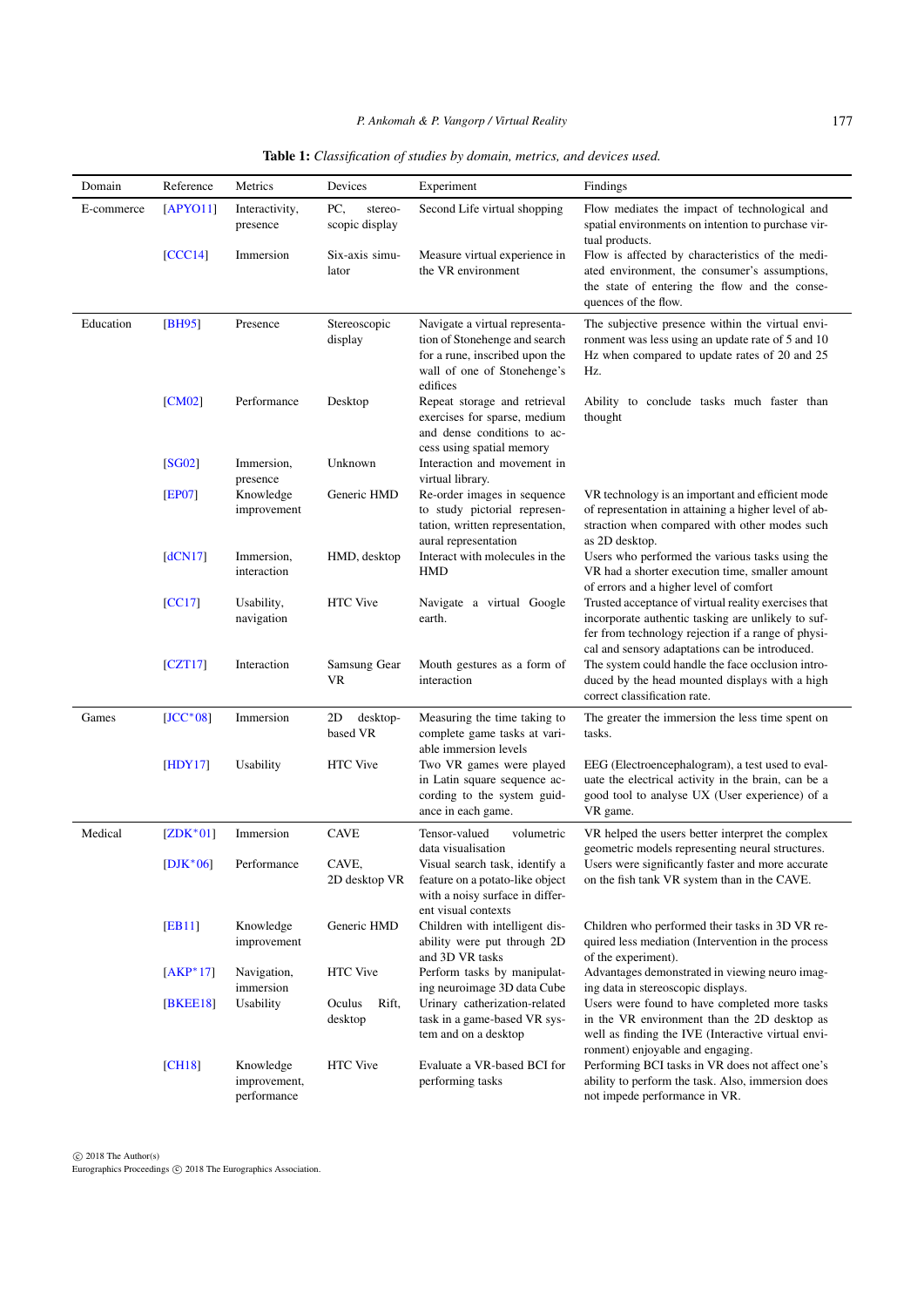#### *P. Ankomah & P. Vangorp / Virtual Reality*

| <b>Table 1:</b> Continued. |  |
|----------------------------|--|
|----------------------------|--|

<span id="page-5-0"></span>

| Domain  | Reference            | Metrics                                  | Devices                                                                                                | Experiment                                                                                                                                | Findings                                                                                                                                                                                                                                    |
|---------|----------------------|------------------------------------------|--------------------------------------------------------------------------------------------------------|-------------------------------------------------------------------------------------------------------------------------------------------|---------------------------------------------------------------------------------------------------------------------------------------------------------------------------------------------------------------------------------------------|
| Science | $[DIK*06]$           | Performance                              | CAVE,<br>2D<br>desktop based<br><b>VR</b>                                                              | Identify a feature on a potato-<br>like object with a noisy surface<br>in different visual contexts                                       | Significantly faster and more accurate on the fish<br>tank VR system than in the CAVE.                                                                                                                                                      |
|         | $[JRA*17]$           | Navigation,<br>knowledge<br>improvement  | Google<br>Cardboard                                                                                    | Experience<br>mechanisms<br>by which drugs and nano-<br>particles are internalized into<br>cells and compared<br>with<br>real-world exam. | Students who completed the VR performed 5% bet-<br>ter on the cell biology question than they did on the<br>rest of the exam. In comparison, students who did<br>not experience the VR performed 35% worse on the<br>cell biology question. |
|         | $[NYW*17]$           | Interaction                              | Tiled<br>Wall<br>HDTV, HMD                                                                             | Explore an area of high dimen-<br>sional scientific data                                                                                  | A lot of small details in the high dimensional scien-<br>tific data was identified with the 8K tiled wall dis-<br>play and the HDM provided local data exploration<br>in stereoscopic view.                                                 |
| General | [Kje01]              | Interaction                              | 2D<br>monitor,<br>HMD,<br>Holo<br>bench,<br>large<br>wall-mounted,<br>panoramic<br>display, CAVE       | Different experiments to study<br>display types and interaction                                                                           | The use of six-sided CAVEs and panoramic dis-<br>plays result in different requirements to the design<br>of interaction techniques and use of interaction de-<br>vices.                                                                     |
|         | [WL04]<br>$[SDP*09]$ | Interaction<br>Usability,                | Desktop<br>VR<br>System<br><b>HMD</b><br>Stereo                                                        | Training application for main-<br>tenance of a refinery pump<br>Perform a series of tasks in                                              | Virtual maintenance training could offer intelligent<br>assistance in generating disassembly sequence.<br>Better performance when using the desktop than                                                                                    |
|         |                      | navigation                               | <i>i</i> -glasses<br><b>SVGA Pro</b>                                                                   | maze                                                                                                                                      | when using VR                                                                                                                                                                                                                               |
|         | [SSS13]              | Interaction,<br>Knowledge<br>improvement | <b>CAVE</b>                                                                                            | Explored<br>immersive<br>an<br>extended-humanoid avatar                                                                                   | People can quickly learn how to remap normal de-<br>grees of freedom to control exotic virtual body<br>forms.                                                                                                                               |
|         | [CHHC16]             | Performance                              | Google Card-<br>board.<br>Sam-<br>sung Gear VR,<br>3Glasses<br>D2<br>Oculus<br>Rift<br>DK <sub>2</sub> | Comparative<br>analysis<br>with<br>physical and virtual world<br>on timing and positioning<br>accuracy                                    | Some VR systems opt for higher precision at the ex-<br>pense of sensitivity and this awareness is useful for<br>quantifying system-wide performance in both ob-<br>jective and subjective experiments.                                      |
|         | [WP17]               | Navigation                               | Generic HMD                                                                                            | Gain and maintain sight of<br>static and dynamic synthetic<br>objects placed in the scenes.                                               | Significant improvement in navigation efficiency<br>while using multi-perspective visualization com-<br>pared with using conventional visualization.                                                                                        |
|         | $[ZWB*17]$           | Presence                                 | Generic HMD                                                                                            | Explored items that may be on<br>a user's desk as virtual entities<br>in a node diagram                                                   | The deskVR prototype showed how analysts can<br>gain in productivity when immersed in their data-<br>spaces.                                                                                                                                |

environment [\[XMN](#page-8-5)<sup>\*</sup>17]. The focus was on usability aspects such as efficiency, clarity and dependability. Using a game-based scenario for usability evaluation, the resulting SUS score of 67.3% was acceptable and comparable with usability scores achieved by similar systems. A more complex usability study was performed on a similar game-based scenario for practising urinary catheterisation. Evaluation performed using the SUS showed results with an overall mean rating of 72.5% [\[BKEE18\]](#page-6-2). This positive result also agrees with a study into the potential of VR assistive technology for autism spectrum disorder [\[PROL17\]](#page-8-29).

[\[HDY17\]](#page-7-33) pointed out issues with measuring usability of VEs such as whether the user experiences are as a result of VR or of the product being studied and noted the popularity of using eyetracking to measure usability but hinted on the difficulties in having accurate eye-movement. However, other research that used eye tracking to measure usability includes, the study of diseases such as Parkinsons's where VR was rated as potentially useful for diag-

nosis [\[OIR](#page-7-35)<sup>\*</sup>17], automatic one-point eye-tracker re-calibration for assessing visual attention in VR which was found to be faster and more accurate compared to a user having to take-off the HMD each time to re-calibrate [\[LK17\]](#page-7-36).

[\[VS18\]](#page-8-30) explained that usability testing is the most effective way of understanding what works and what does not in an interface and the best way is to watch people use the system under testing. [\[VS18\]](#page-8-30) further performed an experiment to evaluate the usability of a VR application for interior design using the Oculus Rift HMD and the Leap Motion controller for interaction. The experiment tasked 25 participants to perform actions such as drawing floor plans, placing furniture in appropriate places in the scene and it was observed that the application looked realistic and was found to be usable for interior designs. However, it was noted that it may cause dizziness for beginners as well as the Leap Motion controller not accurately detecting hand movements and patterns because of self occlusion (problem in hand pose estimation because of the so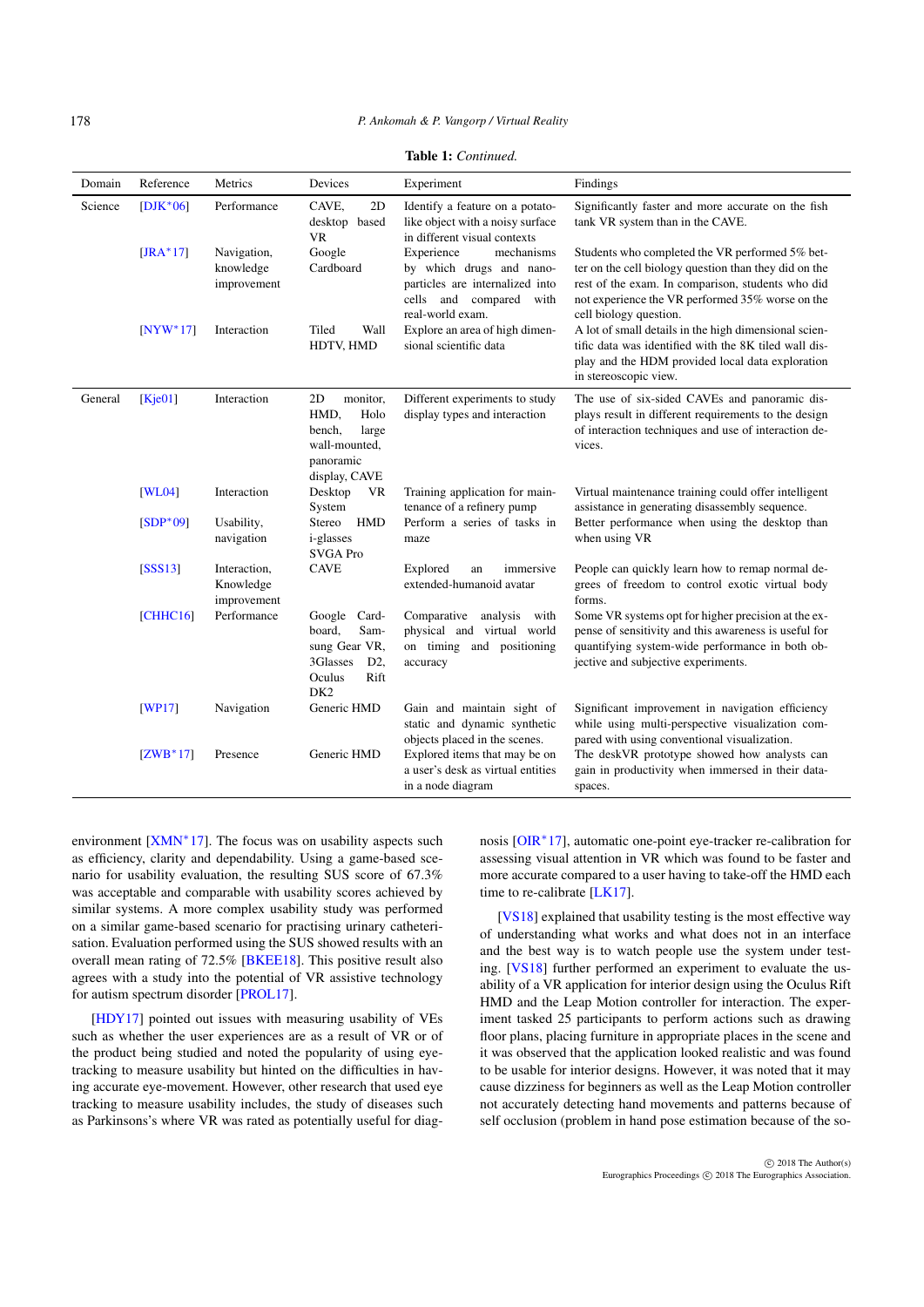<span id="page-6-27"></span>phisticated expressions of the hand) [\[JNC](#page-7-37)<sup>\*</sup>15] and distal phalanges (bones that forms the fingers) [\[TKYU12\]](#page-8-31).

# 3. Conclusion

A review of VR research has been presented showing a general trend of advantages using VR to improve and optimise tasks and processes. This review has detailed VR experiments performed in several domains by focusing on the metrics evaluated. Many results of these experiments have shown the benefits of VR as an alternative display environment for performing tasks. Key metrics of VR have been explored whilst noting some concepts, issues and relationships between them such as concept of flow and the relationship between the metrics.

The tabular classification of the experiments allows students and researchers to quickly approach VR literature from a viewpoint of the aspects of VR being explored, allowing for a more focused approach as researchers will be directed to works that studied their metrics under consideration rather than the entire body of general VR literature. It also extends similar studies such as those com-paring HMD with desktop displays [\[SDP](#page-8-17)<sup>\*</sup>09] by not limiting the reviewed experiments to a specific hardware form factor.

In conclusion, we find that further work can be done in the area of evaluating the attributes measured under each metric. For instance, sensitivity and real-time feedback can be measured whilst considering interaction as a VR metric and standardising these measurement attributes can contribute to a VR taxonomy and help promote research in this area.

## <span id="page-6-1"></span>References

- [AKP∗17] ARD T., KRUM D. M., PHAN T., DUNCAN D., ESSEX R., BOLAS M., TOGA A.: NIVR: Neuro imaging in virtual reality. In *Proc. IEEE Virtual Reality* (2017), IEEE, pp. 465–466. [1,](#page-0-0) [2,](#page-1-0) [5](#page-4-0)
- <span id="page-6-8"></span>[APYO11] ANIMESH A., PINSONNEAULT A., YANG S. B., OH W.: An odyssey into virtual worlds: Exploring the impacts of technological and spatial environments on intention to purchase virtual products. *Management Information Systems Quarterly 35*, 3 (2011), 789–810. [2,](#page-1-0) [5](#page-4-0)
- <span id="page-6-11"></span>[BBK∗10] BORGERS A., BROUWER M., KUNEN T., JESSURUN J., JANSSEN I.: A virtual reality tool to measure shoppers' tenant mix preferences. *Computers, Environment and Urban Systems 34*, 5 (2010), 377–388. [2](#page-1-0)
- <span id="page-6-10"></span>[BC04] BROWN E., CAIRNS P.: A grounded investigation of game immersion. In *CHI '04 Extended Abstracts on Human Factors in Computing Systems* (2004), pp. 1297–1300. [2](#page-1-0)
- <span id="page-6-21"></span>[BGH02] BOWMAN D. A., GABBARD J. L., HIX D.: A survey of usability evaluation in virtual environments: Classification and comparison of methods. *Presence: Teleoperators and Virtual Environments 11*, 4 (2002), 404–424. [4](#page-3-0)
- <span id="page-6-4"></span>[BH95] BARFIELD W., HENDRIX C.: The effect of update rate on the sense of presence within virtual environments. *Virtual Reality 1*, 1  $(1995), 3-15. 2, 5$  $(1995), 3-15. 2, 5$  $(1995), 3-15. 2, 5$  $(1995), 3-15. 2, 5$
- <span id="page-6-15"></span>[BH99] BOWMAN D. A., HODGES L. F.: Formalizing the design, evaluation, and application of interaction techniques for immersive virtual environments. *Journal of Visual Languages and Computing 10*, 1 (1999), 37–53. [3](#page-2-0)
- <span id="page-6-2"></span>[BKEE18] BUTT A. L., KARDONG-EDGREN S., ELLERTSON A.: Using game-based virtual reality with haptics for skill acquisition. *Clinical Simulation in Nursing 16* (2018), 25–32. [1,](#page-0-0) [5,](#page-4-0) [6](#page-5-0)

c 2018 The Author(s)

Eurographics Proceedings (C) 2018 The Eurographics Association.

- <span id="page-6-26"></span><span id="page-6-5"></span>[Bol00] BOLTER J. D.: Remediation and the desire for immediacy. *Convergence 6*, 1 (2000), 62–71. [2](#page-1-0)
- [Bro96] BROOKE J.: SUS: a "quick and dirty" usability scale. In *Usability Evaluation in Industry*, Jordan P. W., Thomas B., Weerdmeester B. A., McClelland A. L., (Eds.). Taylor and Francis, London, 1996. [4](#page-3-0)
- <span id="page-6-12"></span>[CB16] CUMMINGS J. J., BAILENSON J. N.: How immersive is enough? A meta-analysis of the effect of immersive technology on user presence. *Media Psychology 19*, 2 (2016), 272–309. [2](#page-1-0)
- <span id="page-6-14"></span>[CC17] COLDHAM G., COOK D. M.: VR usability from elderly cohorts: Preparatory challenges in overcoming technology rejection. In *Proc. National Information Technology Conference* (2017), pp. 131–135. [3,](#page-2-0) [4,](#page-3-0) [5](#page-4-0)
- <span id="page-6-9"></span>[CCC14] CHENG L. K., CHIENG M. H., CHIENG W. H.: Measuring virtual experience in a three-dimensional virtual reality interactive simulator environment: A structural equation modeling approach. *Virtual Reality 18*, 3 (2014), 173–188. [2,](#page-1-0) [5](#page-4-0)
- <span id="page-6-23"></span>[CH18] COOGAN C. G., HE B.: Brain-computer interface control in a virtual reality environment and applications for the internet of things. *IEEE Access 6* (2018), 10840–10849. [4,](#page-3-0) [5](#page-4-0)
- <span id="page-6-25"></span>[CHHC16] CHANG C.-M., HSU C.-H., HSU C.-F., CHEN K.-T.: Performance measurements of virtual reality systems: Quantifying the timing and positioning accuracy. In *Proc. ACM on Multimedia Conference* (2016), pp. 655–659. [4,](#page-3-0) [6](#page-5-0)
- <span id="page-6-7"></span>[CKK07] CHOI D. H., KIM J., KIM S. H.: ERP training with a webbased electronic learning system: The flow theory perspective. *International Journal of Human Computer Studies 65*, 3 (2007), 223–243. [2](#page-1-0)
- <span id="page-6-13"></span>[CM02] COCKBURN A., MCKENZIE B.: Evaluating the effectiveness of spatial memory in 2D and 3D physical and virtual environments. In *Proc. SIGCHI Conference on Human Factors in Computing Systems* (2002), pp. 203–210. [3,](#page-2-0) [4,](#page-3-0) [5](#page-4-0)
- <span id="page-6-0"></span>[CNSD∗92] CRUZ-NEIRA C., SANDIN D. J., DEFANTI T. A., KENYON R. V., HART J. C.: The CAVE: audio visual experience automatic virtual environment. *Communications of the ACM 35*, 6 (1992), 64–72. [1](#page-0-0)
- <span id="page-6-18"></span>[CSCC13] CALADO A. V. S., SOARES M. M., CAMPOS F., CORREIA W.: Virtual reality applied to the study of the interaction between the user and the built space: A literature review. In *International Conference of Design, User Experience, and Usability (LNCS 8014)* (2013), pp. 345– 351. [3](#page-2-0)
- <span id="page-6-16"></span>[CZT17] CIFTCI U., ZHANG X., TIN L.: Partially occluded facial action recognition and interaction in virtual reality applications. In *IEEE International Conference on Multimedia and Expo* (2017), pp. 715–720. [3,](#page-2-0) [5](#page-4-0)
- <span id="page-6-3"></span>[DAP∗15] DIEMER J., ALPERS G. W., PEPERKORN H. M., SHIBAN Y., MÜHLBERGER A.: The impact of perception and presence on emotional reactions: a review of research in virtual reality. *Frontiers in Psychology 6* (2015), 26. [1](#page-0-0)
- <span id="page-6-22"></span>[DCL17] DOLEŽAL M., CHMELIK J., LIAROKAPIS F.: An immersive virtual environment for collaborative geovisualization. In *Proc. Virtual Worlds and Games for Serious Applications* (2017), pp. 272–275. [4](#page-3-0)
- <span id="page-6-6"></span>[dCN17] DA COSTA L. A. L. F., NEDEL L. P.: An immersive visualization study on molecules manipulation. In *Proc. IEEE Symposium on Virtual and Augmented Reality* (2017). [2,](#page-1-0) [5](#page-4-0)
- <span id="page-6-24"></span><span id="page-6-17"></span>[DH07] DACHSELT R., HÜBNER A.: Three-dimensional menus: A survey and taxonomy. *Computers & Graphics 31*, 1 (2007), 53–65. [3](#page-2-0)
- [DJK∗06] DEMIRALP Ç., JACKSON C. D., KARELITZ D. B., ZHANG S., LAIDLAW D. H.: CAVE and fishtank virtual-reality displays: A qualitative and quantitative comparison. *IEEE Transactions on Visualization and Computer Graphics 12*, 3 (2006), 323–330. [4,](#page-3-0) [5,](#page-4-0) [6](#page-5-0)
- <span id="page-6-19"></span>[EB11] EDEN S., BEZER M.: Three-dimensions vs. two-dimensions intervention programs: The effect on the mediation level and behavioural aspects of children with intellectual disability. *European Journal of Special Needs Education 26*, 3 (2011), 337–353. [4,](#page-3-0) [5](#page-4-0)
- <span id="page-6-20"></span>[EP07] EDEN S., PASSIG D.: Three-dimensionality as an effective mode of representation for expressing sequential time perception. *Journal of Educational Computing Research 36*, 1 (2007), 51–63. [4,](#page-3-0) [5](#page-4-0)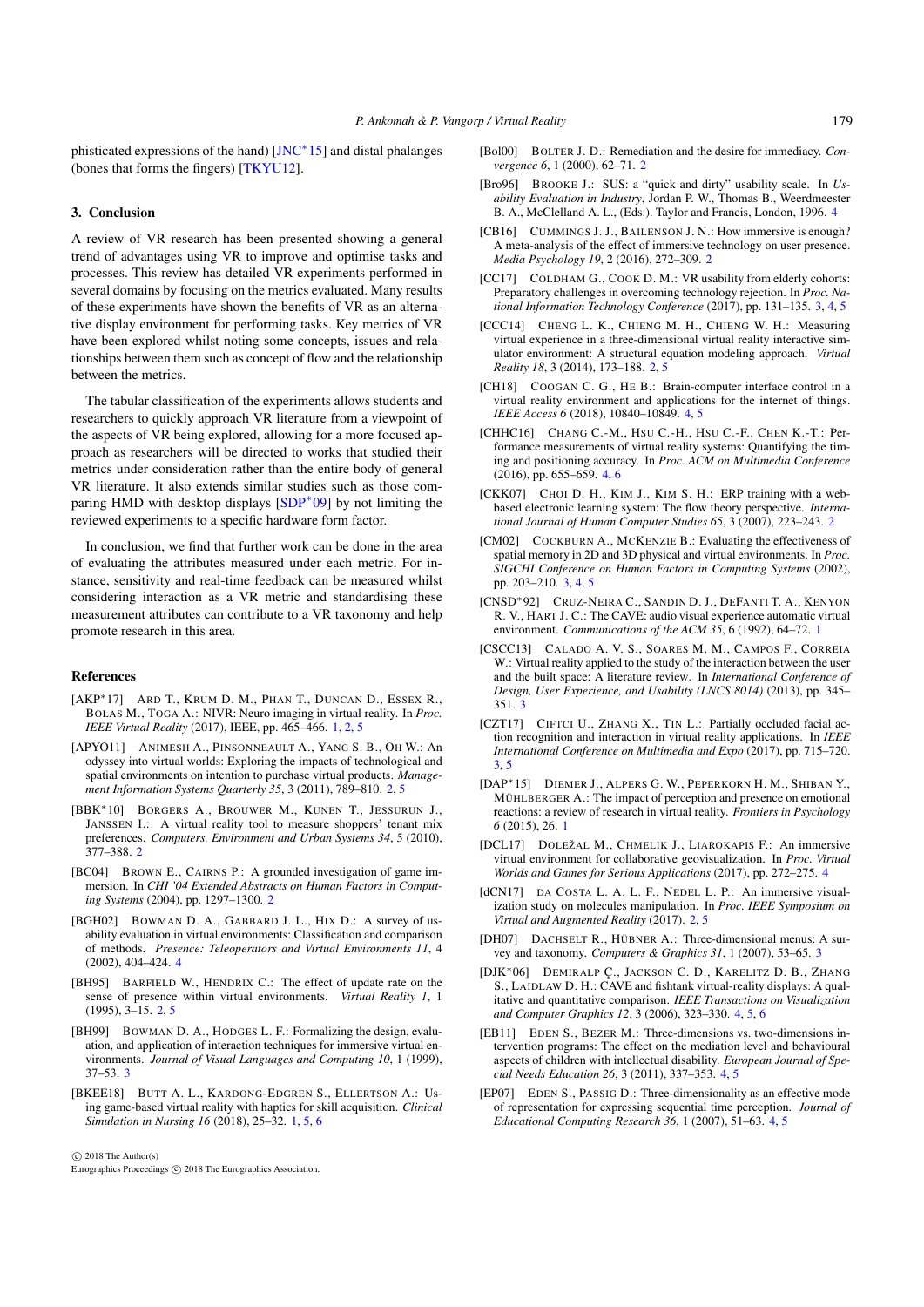- [FC17] FAROOQ B., CHERCHI E.: Virtual Immersive Reality Environment (VIRE) for disruptive vehicular technology choice experiments. In *Proc. International Choice Modelling Conference* (2017). [2](#page-1-0)
- <span id="page-7-21"></span>[FCJ∗07] FIEDLER M. J., CHEN S.-J., JUDKINS T. N., OLEYNIKOV D., STERGIOU N.: Virtual reality for robotic laparoscopic surgical training. In *Medicine Meets Virtual Reality 15*, Westwood J. D., Haluck R. S., Hoffman H. M., Mogel G. T., Phillips R., Robb R. A., Vosburgh K. G., (Eds.), vol. 125 of *Studies in Health Technology and Informatics*. 2007, pp. 127–129. [2](#page-1-0)
- <span id="page-7-32"></span>[GC04] GALLAGHER A. G., CATES C. U.: Approval of virtual reality training for carotid stenting: What this means for procedural-based medicine. *Journal of the American Medical Association 292*, 24 (2004), 3024–3026. [4](#page-3-0)
- <span id="page-7-27"></span>[Guo08] GUO B.-F.: An interactive virtual reality system for design. In *Proc. Computer-Aided Industrial Design and Conceptual Design* (2008), pp. 263–267. [3](#page-2-0)
- <span id="page-7-33"></span>[HDY17] HOU G., DONG H., YANG Y.: Developing a virtual reality game user experience test method based on EEG signals. In *Proc. Enterprise Systems* (2017), pp. 227–231. [5,](#page-4-0) [6](#page-5-0)
- <span id="page-7-29"></span>[HR05] HARRIS K., REID D.: The influence of virtual reality play on children's motivation. *Canadian Journal of Occupational Therapy 72*, 1 (2005), 21–29. [4](#page-3-0)
- <span id="page-7-4"></span>[Jar17] JARVINEN A.: Virtual reality as trend contextualising an emerging consumer technology into trend analysis. In *Proc. Future Technologies Conference* (2017), pp. 1065–1070. [1](#page-0-0)
- <span id="page-7-12"></span>[JCC∗08] JENNETT C., COX A. L., CAIRNS P., DHOPAREE S., EPPS A., TIJS T., WALTON A.: Measuring and defining the experience of immersion in games. *International Journal of Human Computer Studies 66*, 9 (2008), 641–661. [2,](#page-1-0) [5](#page-4-0)
- <span id="page-7-37"></span>[JNC∗15] JANG Y., NOH S.-T., CHANG H. J., KIM T.-K., WOO W.: 3D finger cape: Clicking action and position estimation under selfocclusions in egocentric viewpoint. *IEEE Transactions on Visualization and Computer Graphics 21*, 4 (2015), 501–510. [7](#page-6-27)
- <span id="page-7-22"></span>[JRA∗17] JOHNSTON A. P., RAE J., ARIOTTI N., BAILEY B., LIJA A., WEBB R., FERGUSON C., MAHER S., DAVIS T. P., WEBB R. I., MCGHEE J., PARTON R. G.: Journey to the centre of the cell: Virtual reality immersion into scientific data. *Traffic 19*, 2 (2017), 105–110. [3,](#page-2-0) [4,](#page-3-0) [6](#page-5-0)
- <span id="page-7-18"></span>[KG98] KOLASINSKI E. M., GILSON R. D.: Simulator sickness and related findings in a virtual environment. *Proc. Human Factors and Ergonomics Society Annual Meeting 42*, 21 (1998), 1511–1515. [2](#page-1-0)
- <span id="page-7-26"></span><span id="page-7-10"></span>[Kje01] KJELDSKOV J.: Interaction: Full and partial immersive virtual reality displays. In *Proc. IRIS24* (2001), pp. 587–600. [2,](#page-1-0) [3,](#page-2-0) [6](#page-5-0)
- <span id="page-7-23"></span>[Kru95] KRUEGER M. W.: Automating virtual reality. *IEEE Computer Graphics and Applications 15*, 1 (1995), 9–11. [3](#page-2-0)
- [KSB93] KURTENBACH G. P., SELLEN A. J., BUXTON W. A.: An empirical evaluation of some articulatory and cognitive aspects of marking menus. *Human-Computer Interaction 8*, 1 (1993), 1–23. [3](#page-2-0)
- <span id="page-7-20"></span>[Lam97] LAMSON R.: *Virtual Therapy: Prevention and treatment of Psychiatric Conditions by Immersion in Virtual Reality Environments*. Polytechnic International Press, 1997. [2](#page-1-0)
- <span id="page-7-6"></span>[LB12] LAHA B., BOWMAN D.: Identifying the benefits of immersion in virtual reality for volume data visualization. In *IEEE VR 2012 Workshop on Immersive Visualization Revisited* (2012), pp. 1–2. [1,](#page-0-0) [2,](#page-1-0) [4](#page-3-0)
- <span id="page-7-15"></span>[LBS14] LAHA B., BOWMAN D. A., SOCHA J. J.: Effects of VR system fidelity on analyzing isosurface visualization of volume datasets. *IEEE Transactions on Visualization and Computer Graphics 20*, 4 (2014), 513–522. [2](#page-1-0)
- <span id="page-7-36"></span>[LK17] LUTZ O. H.-M., KRÜGER J.: Assessing visual attention in virtual reality: Automatic one-point calibration for eye-tracking. In *Proc. Virtual Rehabilitation* (2017), pp. 1–2. [6](#page-5-0)
- <span id="page-7-9"></span>[LPLK17] LEE S., PARK K., LEE J., KIM K.: User study of VR basic controller and data glove as hand gesture inputs in VR games. In *Proc. Ubiquitous Virtual Reality* (2017), pp. 1–3. [2](#page-1-0)
- <span id="page-7-0"></span>[MAM18] MAACH I., AZOUGH A., MEKNASSI M.: Development of a use case for virtual reality to visit a historical monument. In *Proc. Intelligent Systems and Computer Vision* (2018). [1](#page-0-0)
- <span id="page-7-11"></span>[McM03] MCMAHAN A.: Immersion, engagement, and presence. In *The video game theory reader*, Wolf M. J. P., Perron B., (Eds.). Routledge, New York, NY, 2003, ch. 3, pp. 67–86. [2](#page-1-0)
- <span id="page-7-17"></span>[MEC14] MARKS S., ESTEVEZ J. E., CONNOR A. M.: Towards the Holodeck: Fully immersive virtual reality visualisation of scientific and engineering data. In *Proc. Image and Vision Computing New Zealand* (2014), pp. 42–47. [2](#page-1-0)
- <span id="page-7-1"></span>[MG96] MAZURYK T., GERVAUTZ M.: Virtual Reality: History, Appli*cations, Technology and Future*. Tech. rep., Vienna University of Technology, 1996. [1](#page-0-0)
- <span id="page-7-28"></span>[MGHK15] MORAN A., GADEPALLY V., HUBBELL M., KEPNER J.: Improving big data visual analytics with interactive virtual reality. In *Proc. High Performance Extreme Computing* (2015). [4](#page-3-0)
- <span id="page-7-13"></span>[MK17] MATYAS M., KAMARGIANNI M.: A stated preference experiments for mobility-as-a-service plans. In *Proc. Models and Technologies for Intelligent Transportation Systems* (2017), pp. 738–743. [2](#page-1-0)
- <span id="page-7-19"></span>[Mor13] MOREAU G.: Visual immersion issues in virtual reality: A survey. In *Proc. Graphics, Patterns and Images Tutorials* (2013), pp. 6–14. [2](#page-1-0)
- <span id="page-7-5"></span>[MSB∗14] MANJREKAR S., SANDILYA S., BHOSALE D., KANCHI S., PITKAR A., GONDHALEKAR M.: CAVE: An emerging immersive technology – a review. In *Proc. Computer Modelling and Simulation* (2014), pp. 131–136. [1](#page-0-0)
- <span id="page-7-16"></span>[Muh15] MUHANNA M. A.: Virtual reality and the CAVE: Taxonomy, interaction challenges and research directions. *Journal of King Saud University - Computer and Information Sciences 27*, 3 (2015), 344–361. [2,](#page-1-0) [3](#page-2-0)
- <span id="page-7-24"></span><span id="page-7-2"></span>[MvD91] MARCUS A., VAN DAM A.: User-interface developments for the nineties. *Computer 24*, 9 (1991), 49–57. [1](#page-0-0)
- [NBNM11] NI T., BOWMAN D. A., NORTH C., MCMAHAN R. P.: Design and evaluation of freehand menu selection interfaces using tilt and pinch gestures. *International Journal of Human Computer Studies 69*, 9  $(2011)$ , 551–562. [3](#page-2-0)
- <span id="page-7-25"></span>[NMB08] NI T., MCMAHAN R. P., BOWMAN D. A.: Tech-note: rap-Menu: Remote menu selection using freehand gestural input. In *Proc. 3D User Interfaces* (2008), pp. 55–58. [3](#page-2-0)
- <span id="page-7-34"></span>[NYW∗17] NAGAO K., Y<sup>E</sup> Y., WANG C., FUJISHIRO I., M<sup>A</sup> K. L.: Enabling interactive scientific data visualization and analysis with seethrough HMDs and a large tiled display. In *Proc. Workshop on Immersive Analytics* (2017). [6](#page-5-0)
- <span id="page-7-35"></span>[OIR∗17] ORLOSKY J., ITOH Y., RANCHET M., KIYOKAWA K., MOR-GAN J., DEVOS H.: Emulation of physician tasks in eye-tracked virtual reality for remote diagnosis of neurodegenerative disease. *IEEE Transactions on Visualization and Computer Graphics 23*, 4 (2017), 1302– 1311. [6](#page-5-0)
- <span id="page-7-3"></span>[OJC∗17] O'LEARY P., JHAVERI S., CHAUDHARY A., SHERMAN W., MARTIN K., LONIE D., WHITING E., MONEY J., MCKENZIE S.: Enhancements to VTK enabling scientific visualization in immersive environments. In *Proc. IEEE Virtual Reality* (2017), pp. 186–194. [1](#page-0-0)
- <span id="page-7-8"></span><span id="page-7-7"></span>[Ope] OpenSimulator. URL: [http://opensimulator.org/](http://opensimulator.org/wiki/Main_Page) viki/Main\_Page.[2](#page-1-0)
- [Pas09] PASSIG D.: Improving the sequential time perception of teenagers with mild to moderate mental retardation with 3D immersive virtual reality (IVR). *Journal of Educational Computing Research 40*, 3 (2009), 263–280. [1](#page-0-0)
- <span id="page-7-30"></span> $[PE00]$  PASSIG D., EDEN S.: Enhancing the induction skill of deaf and hard-of-hearing children with virtual reality technology. *Journal of Deaf Studies and Deaf Education 5*, 3 (2000), 277–285. [4](#page-3-0)
- <span id="page-7-31"></span>[PGNC06] PATEL A. D., GALLAGHER A. G., NICHOLSON W. J.,

<span id="page-7-14"></span>180